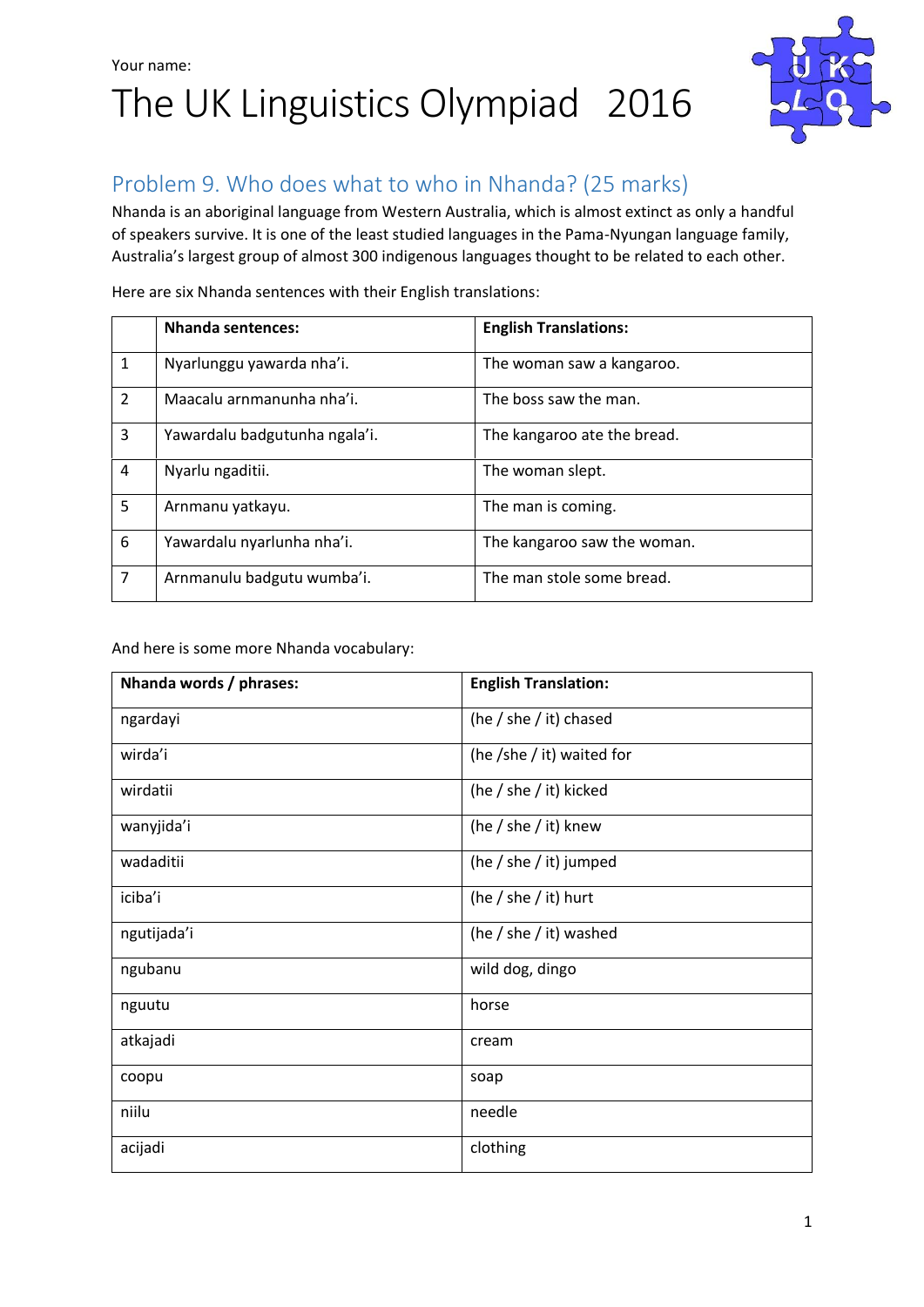#### Your name:

## The UK Linguistics Olympiad 2016



**Question 9.1.** Translate the following into Nhanda, using the table in the answer paper.

- a. The man saw the kangaroo.
- b. The dingo chased a kangaroo.
- c. The dingo chased the man.
- d. The dingo ate some cream.
- e. The woman ate the cream.
- f. The woman knew the man.
- g. The man waited for the dingo.
- h. The horse jumped.

**Question 9.2.** Some of the sentences below are not correct Nhanda. Write 'yes' or 'no' in the table in the answer paper to show whether the following sentences are correct.

- j. Nguutulu arnmanunha wirdatii.
- k. Niilulu nguutu iciciba'i.
- l. Coopulu acijadinha ngutijada'i.
- m. Maacanggu badgutunha ngala'i.
- n. Niilunggu nguutunggunha iciciba'i.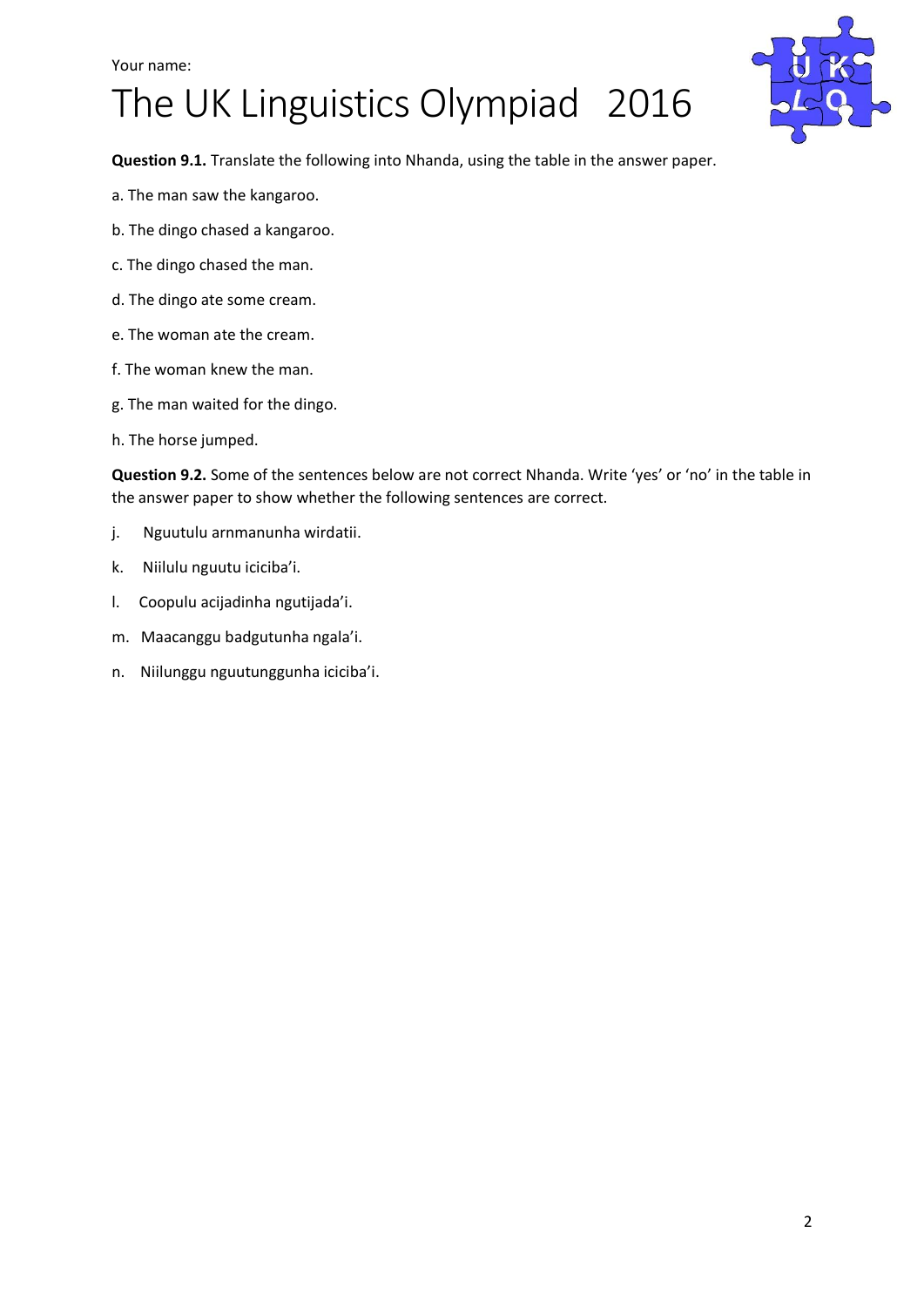# The UK Linguistics Olympiad 2016



## Problem 9. Who does what to who in Nhanda? (25 marks)

| 9.1. |    |  |
|------|----|--|
| a.   | b. |  |
|      |    |  |
| c.   | d. |  |
|      |    |  |
| e.   | f. |  |
|      |    |  |
| g.   | h. |  |
|      |    |  |

#### **9.2.**

|          | n. | <br>m. |  |
|----------|----|--------|--|
| correct? |    |        |  |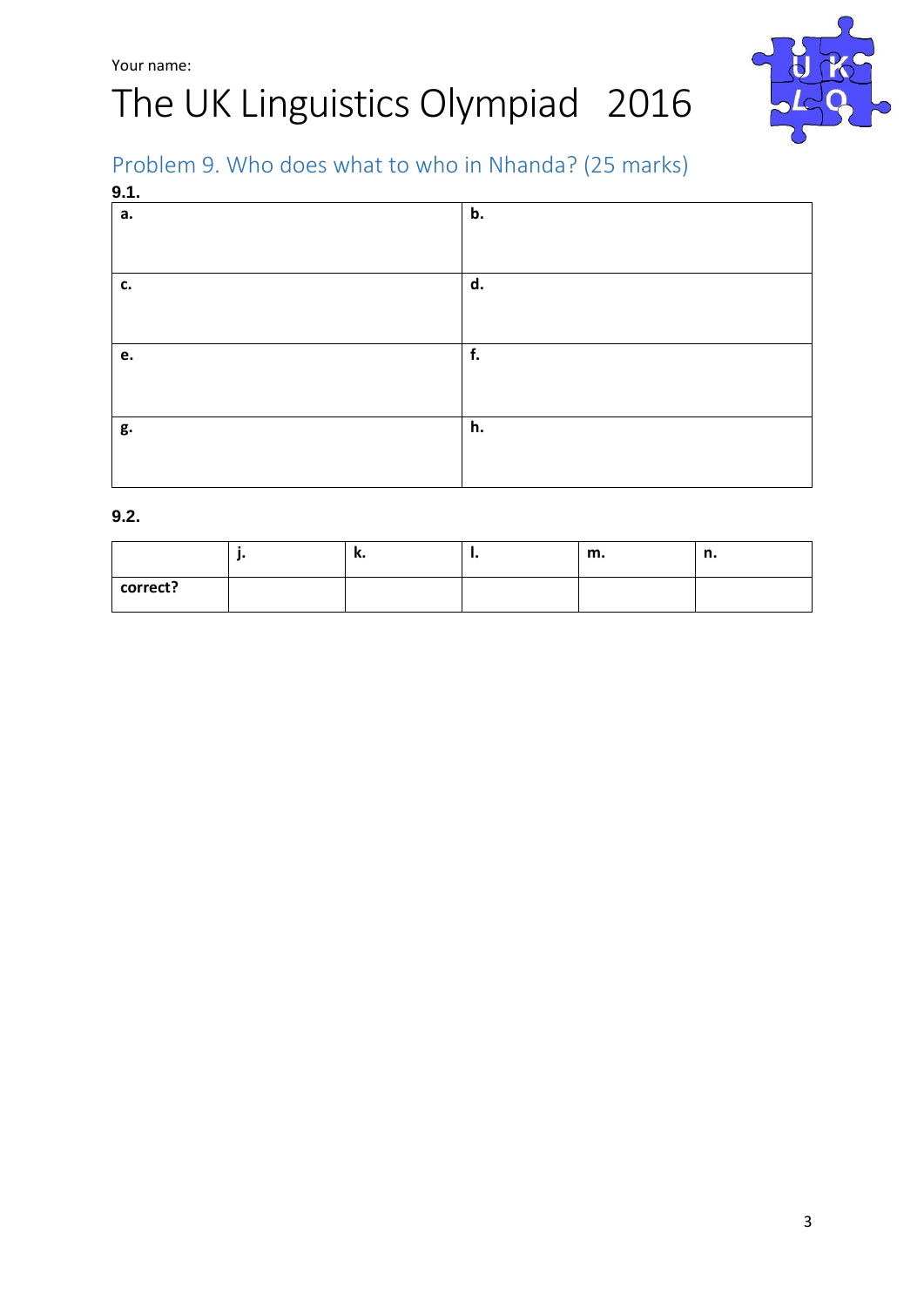# The UK Linguistics Olympiad 2016



## Problem 9. Who does what to who in Nhanda? (25 marks)

| 9.1.                               |                                      |
|------------------------------------|--------------------------------------|
| a. Arnmanulu yawardanha nha'i.     | b. Ngubanulu yawarda ngardayi.       |
| c. Ngubanulu arnmanunha ngardayi.  | d. Ngubanulu atkajadi ngala'i.       |
| e. Nyarlunggu atkajadinha ngala'i. | f. Nyarlunggu arnmanunha wanyjida'i. |
| g. Arnmanulu ngubanunha wirda'i.   | h. Nguutu wadaditii.                 |

### **9.2.**

|          |     | ĸ. |            | m. | n<br> |
|----------|-----|----|------------|----|-------|
| correct? | ves | no | <b>ves</b> | no | no    |

#### Scoring:

9.1 One point for each correct word; no half marks. (Max 23)

- Ignore word order
- only penalise recurrent minor errors once (e.g. repeated *ay'i*)
- be generous with ambiguous handwriting

9.2 Two points for each correct judgement. (Max 10)

## Comment

This problem combines challenges in both syntax and morphology.

#### Syntax

- The word order is  $SOV i.e.$  subject  $-$  object  $-$  verb.
- Nhanda is an example of an 'ergative-absolutive' language, in which subjects are treated differently according to whether they are combined with an object (in contrast with most familiar languages, where subjects always have the same marking). In ergative-absolutive languages (which incidentally include a number of Australian aboriginal languages) the subject of a transitive verb (i.e. one with an object) has a special 'ergative' marker, whereas the subject of an intransitive verb has no marker at all, and neither does the object of a transitive verb. (If English worked like this, we would say *He arrived* and *Me saw he*.)
- If a noun is the object, then a special marker is added to show that it is definite (translated 'the ....'). This marker is not available for subjects. If English grammar was like this, we would be able to distinguish *He ate the bread* from *He ate bread*, but not *The bread arrived* and *Bread arrived.*

### Morphology

Definitive object marker: -*nha*